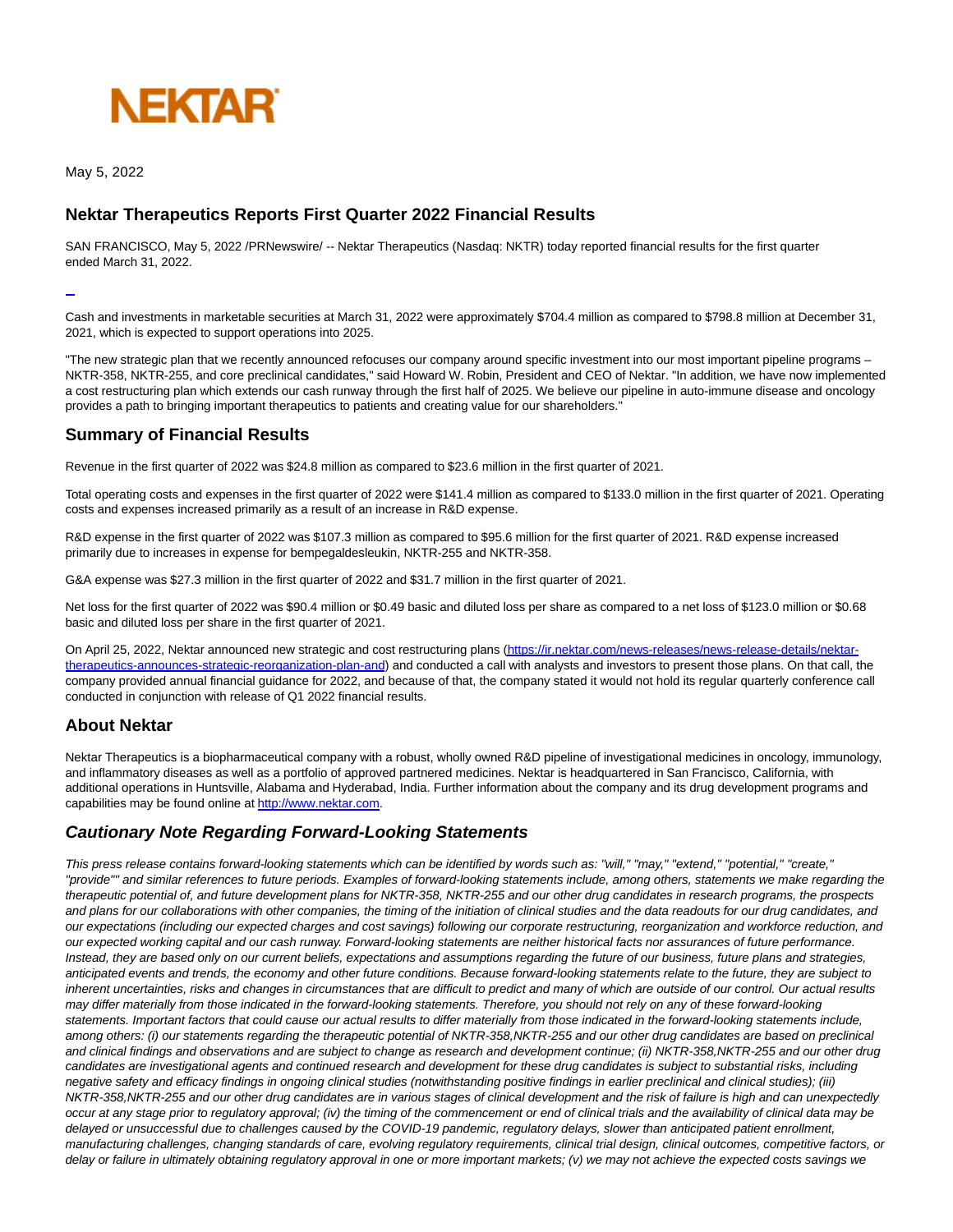expect from the restructuring and reorganization, (vi) patents may not issue from our patent applications for our drug candidates, patents that have issued may not be enforceable, or additional intellectual property licenses from third parties may be required; and (vii) certain other important risks and uncertainties set forth in our Annual Report on Form 10-K filed with the Securities and Exchange Commission on March 1, 2022. Any forward-looking statement made by us in this press release is based only on information currently available to us and speaks only as of the date on which it is made. We undertake no obligation to update any forward-looking statement, whether written or oral, that may be made from time to time, whether as a result of new information, future developments or otherwise.

#### **Contact:**

Vivian Wu of Nektar Therapeutics 628-895-0661

#### **NEKTAR THERAPEUTICS CONDENSED CONSOLIDATED BALANCE SHEETS** (In thousands)

(Unaudited)

| <b>ASSETS</b>                                                             | March 31, 2022  |              |
|---------------------------------------------------------------------------|-----------------|--------------|
| Current assets:                                                           |                 |              |
| Cash and cash equivalents                                                 | \$<br>67,993    | \$<br>25,218 |
| Short-term investments                                                    | 599,032         | 708,737      |
| Accounts receivable                                                       | 30,220          | 22,492       |
| Inventory                                                                 | 15,379          | 15,801       |
| Other current assets                                                      | 20,831          | 23,333       |
| Total current assets                                                      | 733,455         | 795,581      |
|                                                                           |                 |              |
| Long-term investments                                                     | 37,363          | 64,828       |
| Property, plant and equipment, net                                        | 60,980          | 60,510       |
| Operating lease right-of-use assets                                       | 114,296         | 117,025      |
| Goodwill                                                                  | 76,501          | 76,501       |
| Other assets                                                              | 1,521           | 2,744        |
|                                                                           |                 | \$           |
| Total assets                                                              | \$<br>1,024,116 | 1,117,189    |
| <b>LIABILITIES AND STOCKHOLDERS' EQUITY</b>                               |                 |              |
| Current liabilities:                                                      |                 |              |
| Accounts payable                                                          | 12,617          | 9,747        |
| Accrued compensation                                                      | 22,653          | 15,735       |
| Accrued clinical trial expenses                                           | 33,403          | 26,809       |
| Other accrued expenses                                                    | 17,011          | 15,468       |
|                                                                           | 19,597          | 17,441       |
| Operating lease liabilities, current portion<br>Total current liabilities |                 |              |
|                                                                           | 105,281         | 85,200       |
| Operating lease liabilities, less current portion                         | 122,638         | 125,736      |
| Development derivative liability                                          |                 | 27,726       |
| Liabilities related to the sales of future royalties, net                 | 185,604         | 195,427      |
| Other long-term liabilities                                               | 2,704           | 3,592        |
| <b>Total liabilities</b>                                                  | 416,227         | 437,681      |
| Commitments and contingencies                                             |                 |              |
| Stockholders' equity:                                                     |                 |              |
| Preferred stock                                                           |                 |              |
| Common stock                                                              | 19              | 19           |
| Capital in excess of par value                                            | 3,537,790       | 3,516,641    |
| Accumulated other comprehensive loss                                      | (6, 532)        | (4, 157)     |
| Accumulated deficit                                                       | (2,923,388)     | (2,832,995)  |
| Total stockholders' equity                                                | 607,889         | 679,508      |
|                                                                           |                 | \$           |
| Total liabilities and stockholders' equity                                | \$<br>1,024,116 | 1,117,189    |

(1) The consolidated balance sheet at December 31, 2021 has been derived from the audited financial statements at that date but does not include all

 of the information and notes required by generally accepted accounting principles in the United States for complete financial statements.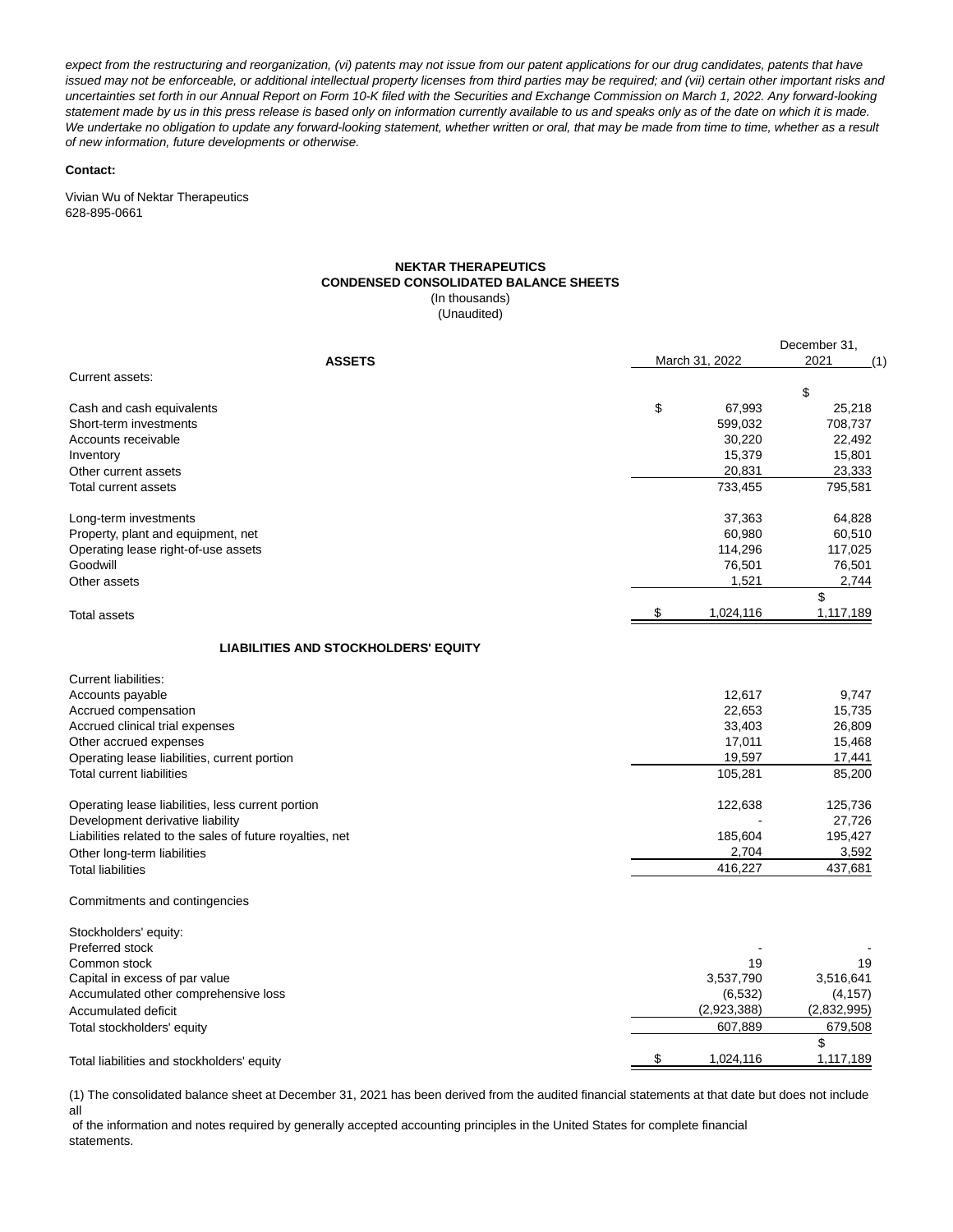### **NEKTAR THERAPEUTICS CONDENSED CONSOLIDATED STATEMENTS OF OPERATIONS**

(In thousands, except per share information)

(Unaudited)

|                                                                                            |    | Three months ended March 31, |            |  |
|--------------------------------------------------------------------------------------------|----|------------------------------|------------|--|
|                                                                                            |    | 2022                         |            |  |
| Revenue:                                                                                   |    |                              |            |  |
| <b>Product sales</b>                                                                       | \$ | 5.688\$                      | 4,795      |  |
| Non-cash royalty revenue related to the sales of future royalties                          |    | 17,561                       | 18,798     |  |
| License, collaboration and other revenue                                                   |    | 1,573                        | 54         |  |
| Total revenue                                                                              |    | 24,822                       | 23,647     |  |
| Operating costs and expenses:                                                              |    |                              |            |  |
| Cost of goods sold                                                                         |    | 5,315                        | 5,756      |  |
| Research and development                                                                   |    | 107,253                      | 95,604     |  |
| General and administrative                                                                 |    | 27,339                       | 31,679     |  |
| Restructuring, impairment and other costs of terminated program                            |    | 1,475                        |            |  |
| Total operating costs and expenses                                                         |    | 141,382                      | 133,039    |  |
| Loss from operations                                                                       |    | (116, 560)                   | (109, 392) |  |
| Non-operating income (expense):                                                            |    |                              |            |  |
| Change in fair value of development derivative liability                                   |    | 33,427                       | (1,599)    |  |
| Non-cash interest expense on liabilities related to the sales of future royalties          |    | (7,529)                      | (13, 296)  |  |
| Interest income and other income (expense), net                                            |    | 395                          | 1,412      |  |
| Total non-operating expense, net                                                           |    | 26,293                       | (13, 483)  |  |
| Loss before provision for income taxes                                                     |    | (90, 267)                    | (122, 875) |  |
| Provision for income taxes                                                                 |    | 126                          | 92         |  |
|                                                                                            |    |                              | \$         |  |
| Net loss                                                                                   | \$ | (90, 393)                    | (122, 967) |  |
|                                                                                            |    |                              |            |  |
|                                                                                            |    |                              | \$         |  |
| Basic and diluted net loss per share                                                       | \$ | (0.49)                       | (0.68)     |  |
| Weighted average shares outstanding used in computing basic and diluted net loss per share |    | 185,848                      | 181,370    |  |
|                                                                                            |    |                              |            |  |

#### **NEKTAR THERAPEUTICS CONDENSED CONSOLIDATED STATEMENTS OF CASH FLOWS** (In thousands)

(Unaudited)

|                                                                                   | Three months ended March 31. |           |            |  |
|-----------------------------------------------------------------------------------|------------------------------|-----------|------------|--|
|                                                                                   | 2022                         |           | 2021       |  |
| Cash flows from operating activities:                                             |                              |           |            |  |
| Net loss                                                                          |                              |           | \$         |  |
|                                                                                   | \$                           | (90, 393) | (122, 967) |  |
| Adjustments to reconcile net loss to net cash used in operating activities:       |                              |           |            |  |
| Non-cash royalty revenue related to the sales of future royalties                 |                              | (17, 561) | (18, 798)  |  |
| Non-cash interest expense on liabilities related to the sales of future royalties |                              | 7,529     | 13,296     |  |
| Change in fair value of development derivative liability                          |                              | (33, 427) | 1,599      |  |
| Non-cash research and development expense                                         |                              | 4,951     | 2,248      |  |
| Stock-based compensation                                                          |                              | 20,961    | 23,898     |  |
| Depreciation and amortization                                                     |                              | 3,730     | 3,543      |  |
| Amortization of premiums (discounts), net and other non-cash transactions         |                              | 1,276     | 2,345      |  |
| Changes in operating assets and liabilities:                                      |                              |           |            |  |
| Accounts receivable                                                               |                              | (7, 728)  | 9,733      |  |
| Inventory                                                                         |                              | 422       | (1,516)    |  |
| Operating leases, net                                                             |                              | 1,787     | 1,541      |  |
| Other assets                                                                      |                              | 2,864     | 6,183      |  |
| Accounts payable                                                                  |                              | 2,998     | 779        |  |
| Accrued compensation                                                              |                              | 6,918     | 8,981      |  |
| Other accrued expenses                                                            |                              | 7,249     | (7,950)    |  |